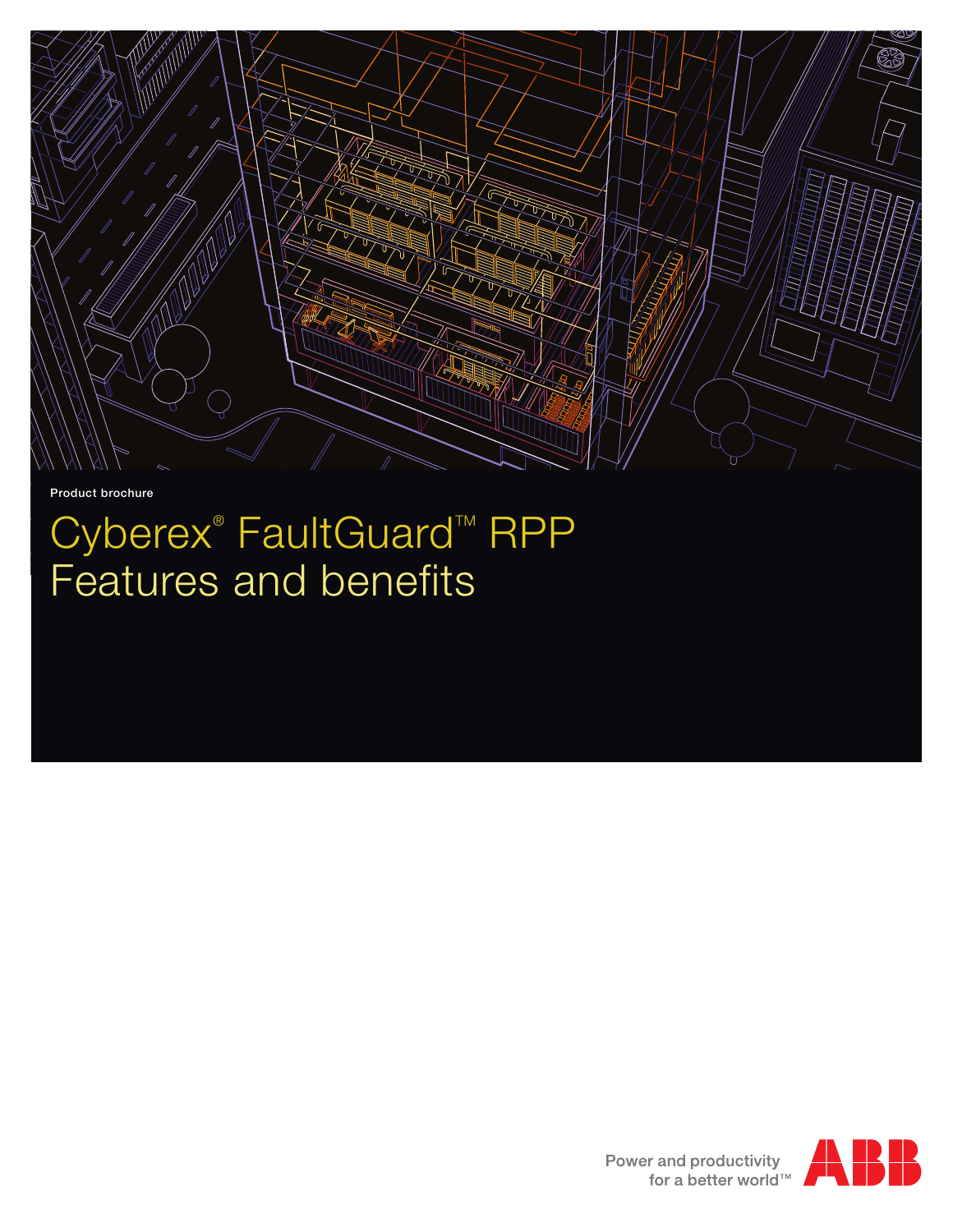# Cyberex<sup>®</sup> FaultGuard<sup>™</sup> RPP key benefits

## Touch safe

The Cyberex FaultGuard RPP utilizes a touch safe design, shielding users from exposed electrical parts. Unlike traditional RPPs its panelboard busway is encased in resin.

#### What this means for the owner

The Occupational Safety and Health Administration (OSHA) is imposing stricter regulations on data centers, ensuring that proper policies and procedures are in place when employees perform live work on energized equipment. By installing Cyberex touch safe solutions in an RPP, the customer can show they are taking a proactive approach to worker safety, greatly reducing the shock hazard when working the system while energized when compared to other standard RPPs.

## Current limitation

The Cyberex FaultGuard RPP utilizes UL listed current limiting circuit breakers that clear faults in less than one quarter of an electrical cycle.

#### What this means for the owner

This ensures the highest level of protection for sensitive IT equipment and downstream components. If a fault was to occur in a data center, current limiting protection would mitigate its destructive impact on system components, significantly reducing downtime, repairs and replacement cost. Overcurrent protective devices, (e.g. circuit breakers) also have an impact on the two most important variables of an arc flash event – the time, or how quickly the overcurrent device opens, and fault current magnitude, or how high the fault current rises before it is cut off. Current limitation is the driving factor to significantly reduce the arc flash potential in your data center. As discussed above, OSHA is extremely strict regarding its laws on energized work. If an arc flash event was to take place in a data center, the installation of current limiting devices may be a supportable methodology for trying to reduce the hazard for workers.

## Selective coordination

Cyberex FaultGuard RPPs provide inherent selective coordination between main and branch overcurrent devices.

#### What this means for the owner

Selective coordination defines a system's ability to isolate a fault. By isolating faults where they occur, selectively coordinated systems significantly increase reliability and remove concerns of a system blackout due to cascading circuit breakers. In a data center this mean keeping critical loads powered on. In a selectively coordinated system a fault occurring at a server rack is contained and may only take down one server or rack. That same fault occurring on a system that was not designed to be selectively coordinated may be responsible for the unnecessary downtime of several rows of sever racks or worse.

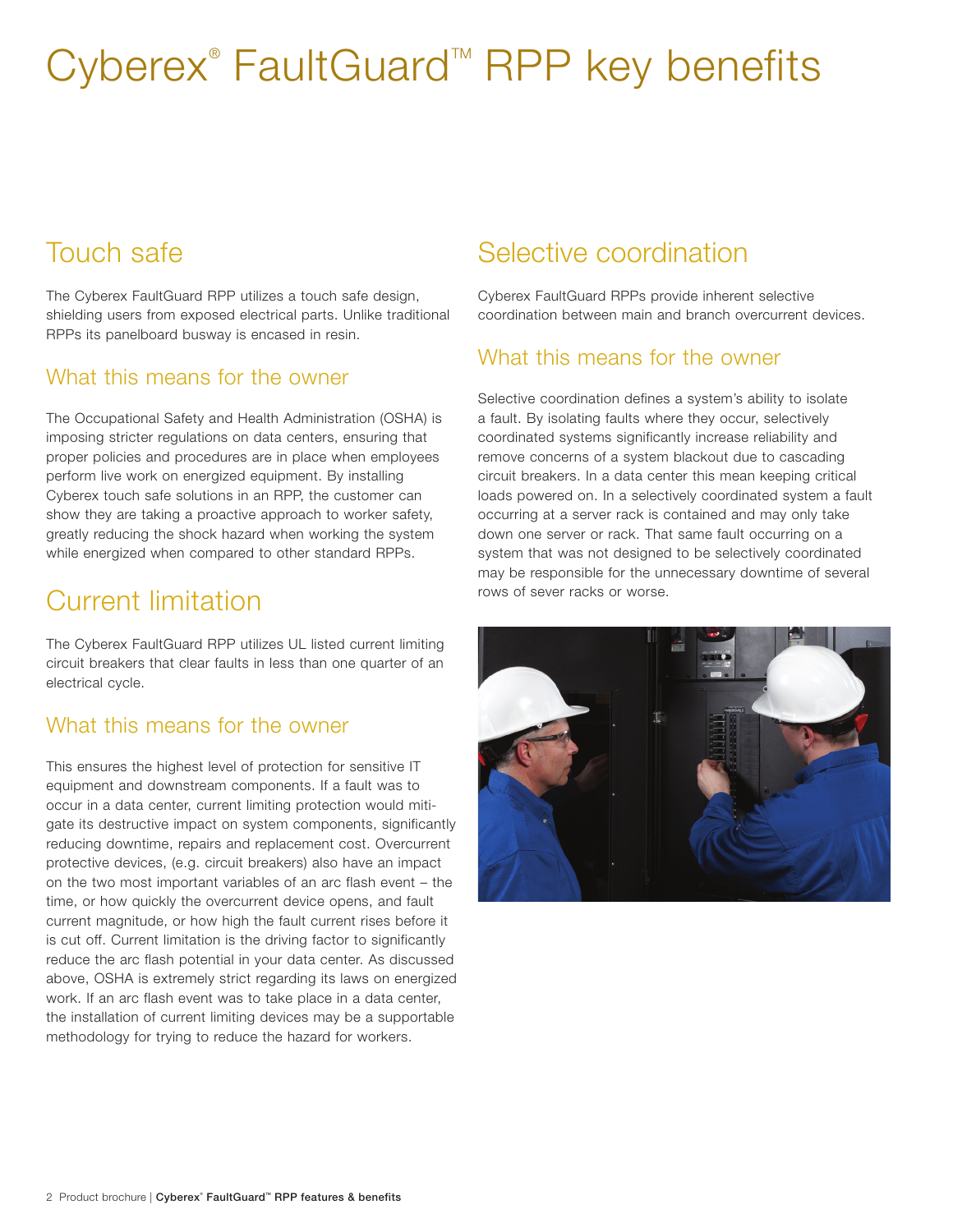### Cyberex® FaultGuard<sup>™</sup> RPP main CBs

|     | 225A    |                     |                                 |  |  |  |  |  |
|-----|---------|---------------------|---------------------------------|--|--|--|--|--|
|     | 'oltage | Interrupting rating | <b>Coordination with PL CBs</b> |  |  |  |  |  |
| 3۶. | 240V    | 65kAIR              | 28.6kA                          |  |  |  |  |  |
|     | 48N)    | 35kAIB              |                                 |  |  |  |  |  |
|     |         |                     |                                 |  |  |  |  |  |
|     |         | Interrupting rating | <b>Coordination with PL CBs</b> |  |  |  |  |  |
| .5N | 240V    | 65kAIR              | 28.6kA                          |  |  |  |  |  |
|     |         |                     |                                 |  |  |  |  |  |

NOTES

– Main and branch circuit breakers selectively coordinated up to 28.6kA @ 240V (or less) and 14kA @ 480V. (only with ABB Tmax)

– Main Lug Only (MLO) – 10kA Panel SCCR

– PL700 Circuit Breakers: Standalone IR of 10kA

– Use K curve CBs in data center application.

– Available branch amp sizes:

1 to 100A @ 240V or less (Limited number of 50A+ poles allowed per panel)

1 to 25A @ 277/480V

### Cyberex RPP comparison

| <b>RPP</b> series         | Cost     | <b>Current limiting</b> | Panelboard<br>IP rating | <b>Series</b><br>interrupting<br>rating      | <b>Selective</b><br>coordination | Max<br>coordination<br>level                               | <b>Flexibility</b>                                                                                         |
|---------------------------|----------|-------------------------|-------------------------|----------------------------------------------|----------------------------------|------------------------------------------------------------|------------------------------------------------------------------------------------------------------------|
| Cyberex<br>FaultGuard RPP | \$\$\$   | Yes                     | <b>Touch Safe</b>       | 35kAIR at<br>240V or less,<br>14kAIR at 480V | Yes                              | 28.6kA at<br>up to 240V,<br>14kA at 480V<br>(with main CB) | Add/remove<br>plug in branch<br>breakers<br>with minimal<br>exposure to<br>electrical hazard               |
| Cyberex<br>Fused HPP      | \$\$\$\$ | Yes                     | Finger Safe             | N/A                                          | Yes                              | 200kA at<br>up to 600V<br>(with main fuse)                 | Change branch<br>fuse ampacities<br>without<br>de-energizing<br>main or<br>disturbing other<br>panel loads |
| Cyberex<br>RPP II         | \$\$     | <b>No</b>               | <b>No</b>               | 65kAIR at<br>up to 240V                      | <b>No</b>                        | <b>NA</b>                                                  | Limited                                                                                                    |